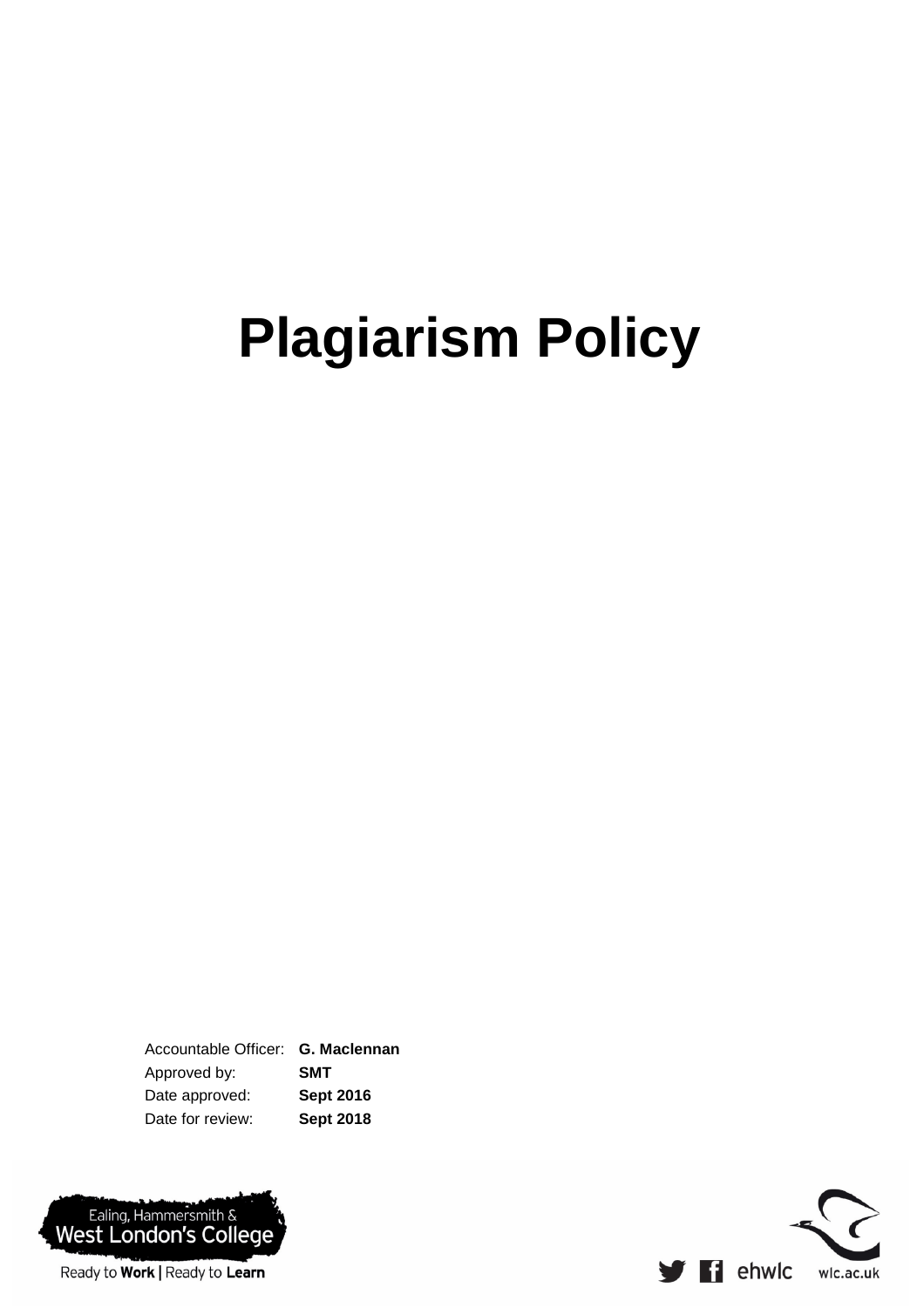## **1. Introduction**

- 1.1 This is the Plagiarism Policy Ealing, Hammersmith and West London College, and sets out how we address any issues regarding the authenticity of work submitted by a student for assessment. We strive to be a fully inclusive organisation and achieve consistency of good practice across the College.
- 1.2 The College has an obligation to its students, employers and society in general to ensure that the qualifications its students receive are a fair and accurate representation of their work, and of the knowledge and skills attained. Plagiarism and other forms of cheating undermine the value of qualifications for all concerned because they undermine their credibility. If a student passes an assessment, or gets a qualification, by unfair means then this is unfair to those who have achieved the same qualification fairly. Please also refer to the Assessment Malpractice Policy.
- 1.3 If left unchecked plagiarism is a serious threat to the integrity of learning programs, and thereby a threat to the reputation of the college. In addition students who succeed in achieving their qualifications having knowingly submitting plagiarised work risk being poorly prepared for their careers.
- 1.4 This policy provides guidelines on how to deal with the issue. It is important all teaching staff and students in the college carefully read the policy together with the guidance and warnings set down by the Joint Council for Qualifications (JCQ).
- 1.5 Plagiarism is the notion of a student taking someone else's intellectual effort and presenting it as their own. The JCQ defines plagiarism as:" The failure to acknowledge sources properly and/or the submission of another person's work as if it were the candidate's own." In other words, it is a form of cheating and if proven will be the person will be subjected to the College's Student Disciplinary Procedure.
- 1.6 Plagiarism is the submission for assessment of material (written, visual or oral) originally produced by another person or persons, without acknowledgement, in such a way that the work could be assumed to be the student's own. Plagiarism may involve the unattributed use of another person's work, ideas, opinions, theory, facts, statistics, graphs, models, paintings, performance, computer code, drawings, quotations of another person's actual spoken or written words, or paraphrases of another person's spoken or written words
- 1.7 All staff carrying out internal or external assessed work must make students aware of the guidelines on plagiarism. This is part of the whole college student induction.
- 1.8 All tutors and teachers before the main examination and coursework period must make students aware of the college plagiarism and assessment malpractice policy.



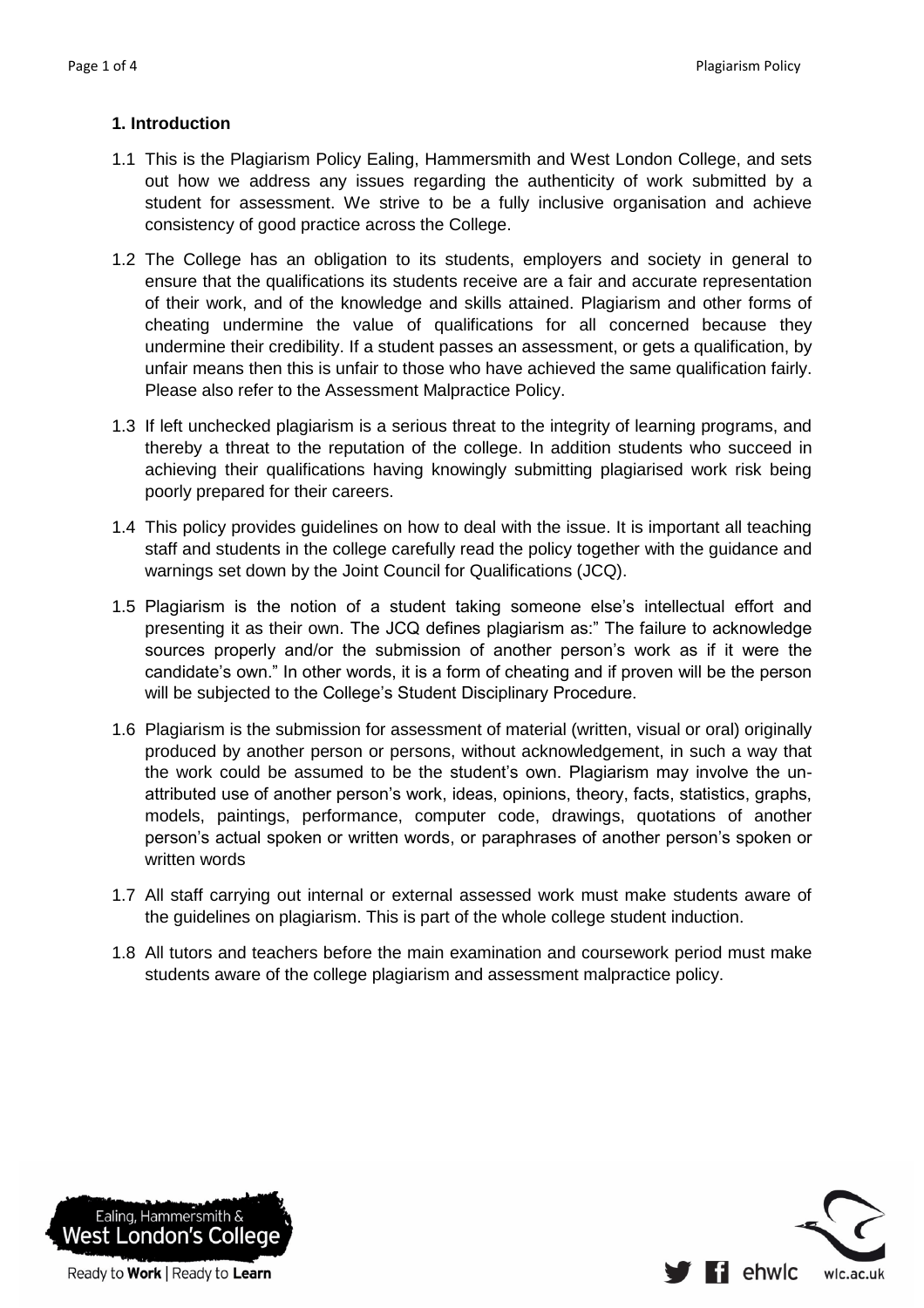#### **2. Guidance on referencing for students where appropriate**

All students must be aware of how to cite any work that is not their own using the Havard Referencing System. All resources used must be included in a bibliography. It is vital that all internet sites are also clearly shown. In particular

- The sources of ideas and all resources used in a reference list/bibliography must always be cited
- Verbatim, i.e. word for word, or near verbatim extracts from other resources, e.g. textbooks and the internet, must not be reproduced.
- Quotations shorter than two lines (approx) or 20 words (approx) may be included in inverted commas in the normal run of text (source clearly shown in the Bibliography)
- Longer quotations should be indented and could be shown in a different font
- Quotations longer than 200 words should be avoided, as should their over-use
- Appendices should be used for substantial elaborations, e.g. copies of questionnaires, documents, and newspaper reports
- Any charts, graphs and tables should be put them in the main text, but they must be numbered and referenced
- The Harvard system should always be used and references should always be consistent

## **3. Identifying plagiarism**

- 3.1 If text, data, drawings, designs or artefacts are used without properly acknowledging who produced the material, then there is a risk of being accused of plagiarism. This can be avoided by making clear the sources of information used (e.g. books, articles, interviews, reports, 'www' reference, or government publications). All must be properly referenced (as described in the Induction Programme) not only in a reference list/bibliography but also by citations and quotations.
- 3.2 Teaching teams will routinely use online plagiarism software and personal interviews to help determine the authenticity of submitted work and will publicise this to students through course induction and handbooks to deter them from deliberately making plagiarised submissions.
- 3.3 Plagiarism covers both direct copying and copying or paraphrasing with only minor adjustments:
	- a direct quotation from a text must be indicated by the use of quotation marks and the source of the quote (title, author, page number and date of publication);
	- a paraphrased summary must be indicated by attribution of the author, date and source of the material including page numbers for the section(s) which have been summarised.



Ready to Work | Ready to Learn

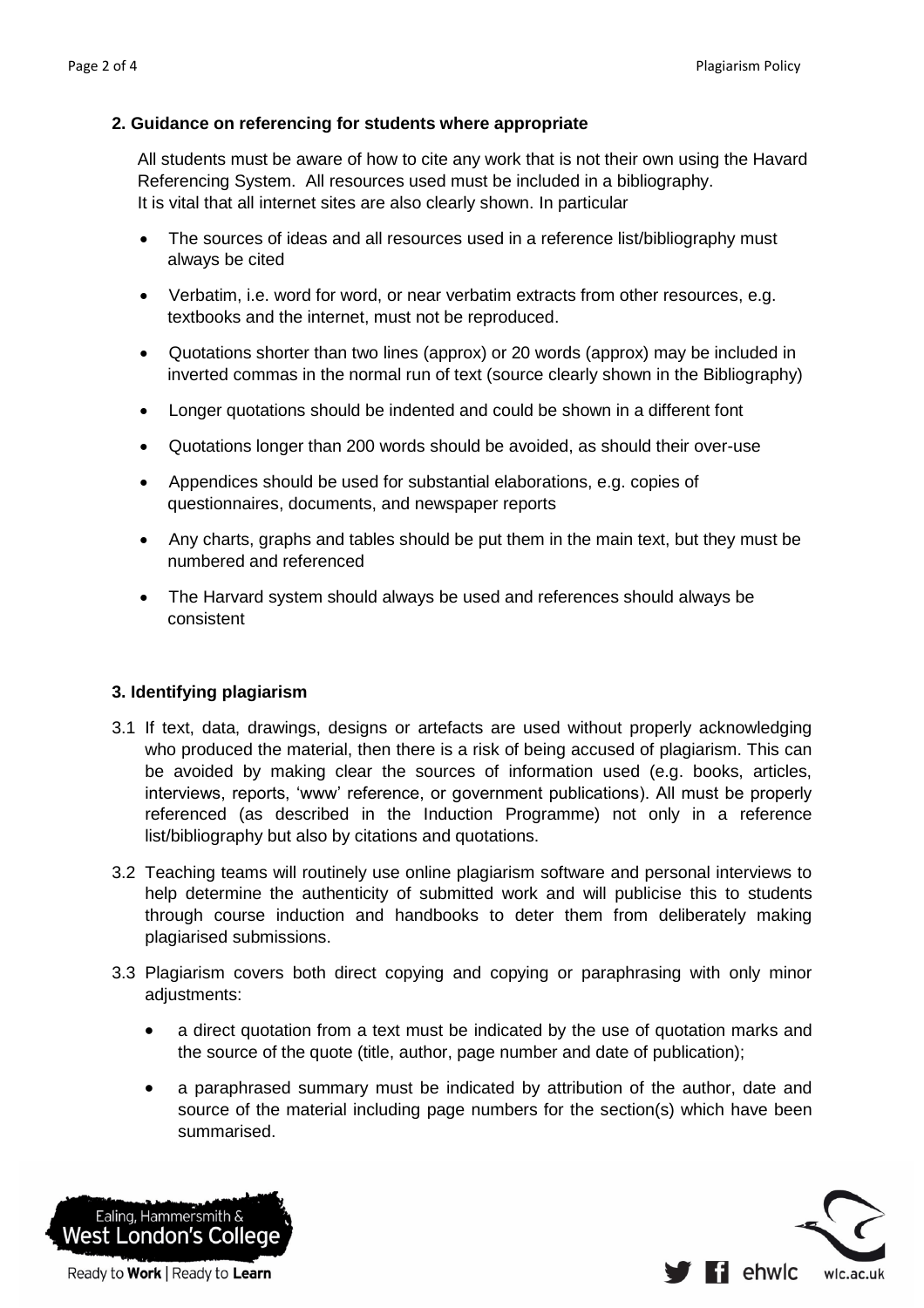- 3.4 Students will be required to submit their work through the college's 'Turnitin' software. This is a plagiarism detection service and will check any submitted work for its originality. This software automatically generates a receipt so there is certainty that the work has been submitted correctly and within the deadlines set by course tutors. This service uses extensive databases of material from a range of sources, including the work of other students, in order to detect when the material submitted by a student has been copied from another source. This system is very powerful and provides an aid to the judgement of College staff. However, the responsibility for judging whether plagiarism has taken place remains with teaching staff.
- 3.5 Double-counting: Students are also not permitted to re-present any assessment already submitted for one module as if for the first time assessment in another module. Double counting of assessed work is not normally allowed. If submitting work previously included in another assessment the student should attribute the section of text from the earlier work. This may be taken into account by the markers.

## **4. Action on Detecting Plagiarism**

- 4.1 Any instance of proven plagiarism is regarded as serious misconduct under the College's Student Disciplinary Procedure and the matter will be subject to that Procedure and reference will be made to the rules and regulations for coursework and examinations of the Awarding Body or Partner University.
- 4.2 Teaching staff that suspect any student's work, which is not examination-based and is plagiarised should deal directly with the issue. If a student repeatedly offends the issue should be reported to the Curriculum Manager and Teacher. The Curriculum Manager will see the student and make them fully aware of the penalties imposed by the exam board and monitor the student's work. If the plagiarism still continues the Awarding Body should be further informed.
- 4.3 The outcomes of Turnitin analysis is used a guide for the appropriate stage of the Student Disciplinary Procedure. Individual tutors will investigate the plagiarism further and act as per the disciplinary procedures below:
	- Stage 1: If plagiarism is detected, the tutor will meet with the student to discuss the findings. If the plagiarism would have altered the result obtained by the student if it had been undetected then at the very least the student will be penalised within the marking process. If it is clear that the plagiarism was minor and did not constitute intentional cheating, then guidance and support should be provided to address any underlying issues. This might include revision of appropriate referencing practice. The student should also be informed clearly of the unacceptability of plagiarism and the need to abide by accepted practice.
	- Stage 2: Re-offending behaviour: formal hearing with the Programme Manager, which could result in a referral to the Awarding Body
	- Stage 3: Persistent reoffending; the case is referred to the awarding body plagiarism board